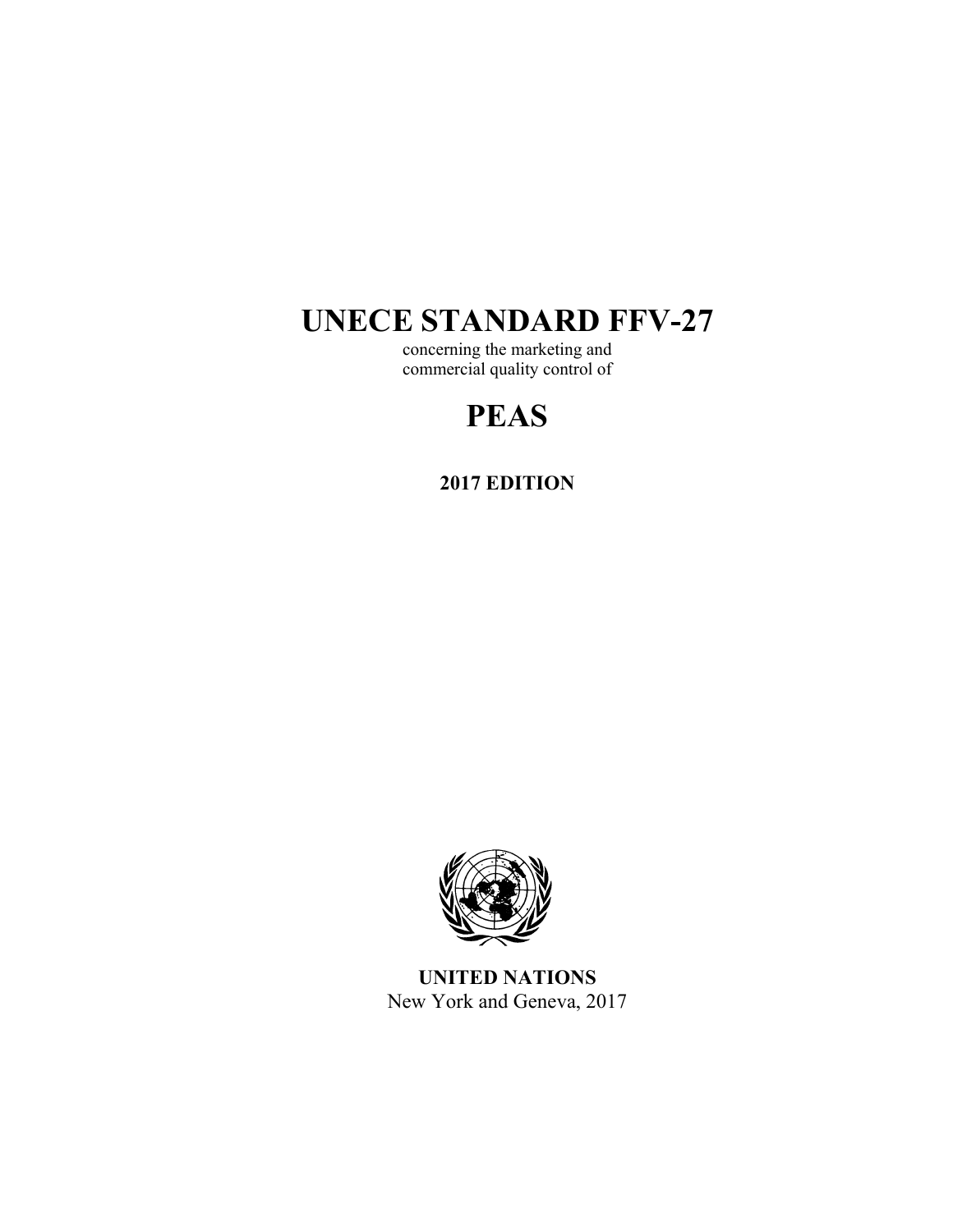#### **NOTE**

#### **Working Party on Agricultural Quality Standards**

The commercial quality standards developed by the Working Party on Agricultural Quality Standards of the United Nations Economic Commission for Europe (UNECE) help facilitate international trade, encourage highquality production, improve profitability and protect consumer interests. UNECE standards are used by governments, producers, traders, importers and exporters, and other international organizations. They cover a wide range of agricultural products, including fresh fruit and vegetables, dry and dried produce, seed potatoes, meat, cut flowers, eggs and egg products.

Any member of the United Nations can participate, on an equal footing, in the activities of the Working Party. For more information on agricultural standards, please visit our website <www.unece.org/trade/agr>.

The present revised Standard for Peas is based on document ECE/TRADE/C/WP.7/GE.1/2010/INF.48, reviewed and adopted by the Working Party at its sixty-sixth session.

Aligned with the Standard Layout (2017)

The designations employed and the presentation of the material in this publication do not imply the expression of any opinion whatsoever on the part of the United Nations Secretariat concerning the legal status of any country, territory, city or area or of its authorities, or concerning the delimitation of its frontiers or boundaries. Mention of company names or commercial products does not imply endorsement by the United Nations.

All material may be freely quoted or reprinted, but acknowledgement is requested.

Please contact the following address with any comments or enquiries:

Agricultural Standards Unit Economic Cooperation and Trade Division United Nations Economic Commission for Europe Palais des Nations CH-1211 Geneva 10, Switzerland E-mail: agristandards@unece.org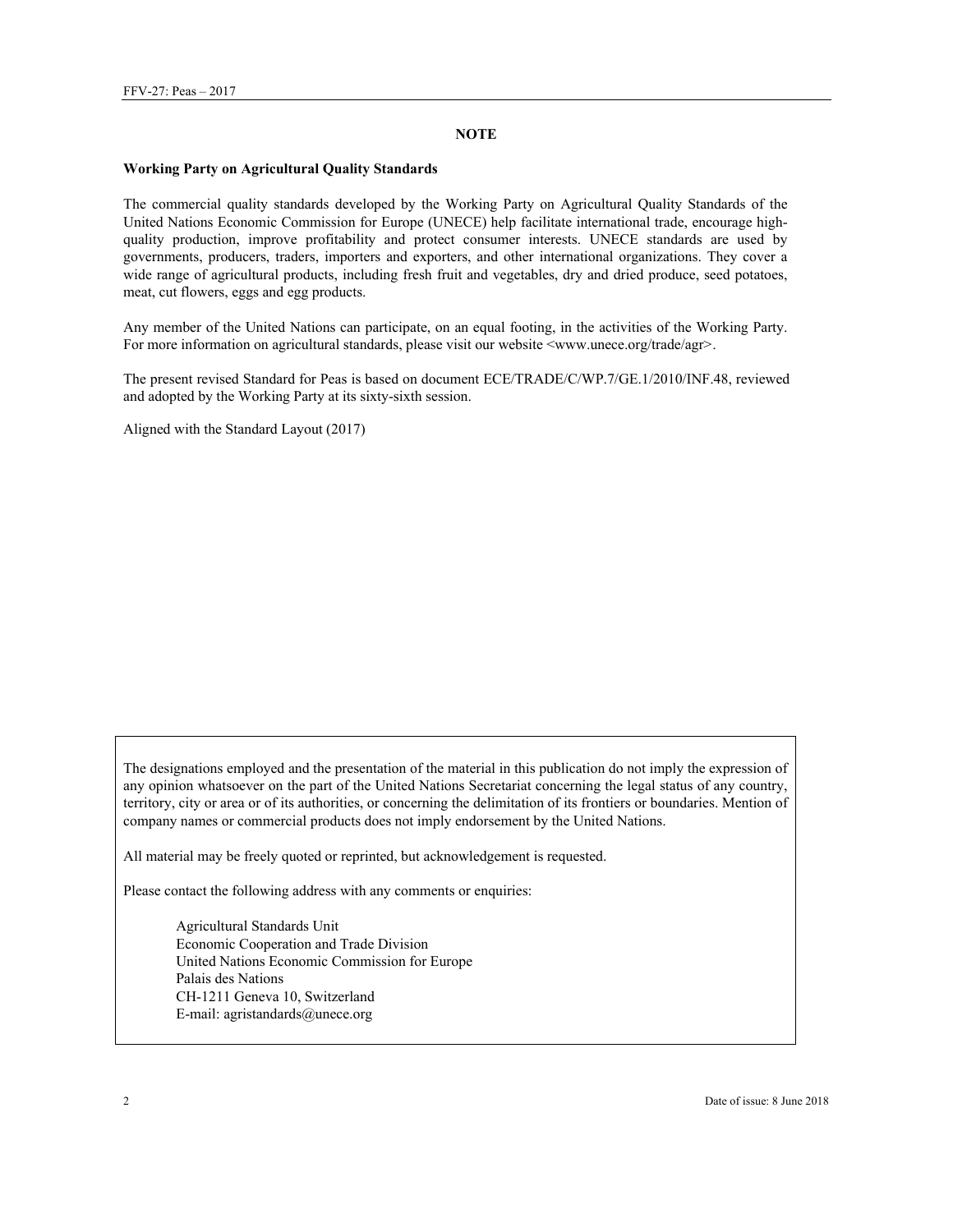# **UNECE standard FFV-27 concerning the marketing and commercial quality control of peas**

# **I. Definition of produce**

This standard applies to peas of varieties (cultivars) grown from *Pisum sativum* L. subsp. *sativum* to be supplied fresh to the consumer, peas for industrial processing being excluded.

According to the type of consumption, peas are classified in two groups:

- Shelling peas (round peas, wrinkled peas) intended for consumption without the pod
- Mange-tout peas and sugar snap peas intended for consumption with the pod.

### **II. Provisions concerning quality**

The purpose of the standard is to define the quality requirements for peas after preparation and packaging.

However, if applied at stages following export, products may show in relation to the requirements of the standard:

- a slight lack of freshness and turgidity
- a slight deterioration due to their development and their tendency to perish.

The holder/seller of products may not display such products or offer them for sale, or deliver or market them in any manner other than in conformity with this standard. The holder/seller shall be responsible for observing such conformity.

#### **A. Minimum requirements**

In all classes, subject to the special provisions for each class and the tolerances allowed,

- The pods must be:
	- intact; however mange-tout peas and sugar snap peas may have their ends removed
	- sound; produce affected by rotting or deterioration such as to make it unfit for consumption is excluded
	- clean, practically free of any visible foreign matter (including parts of the flowers)
	- free from hard filaments or films in mange-tout peas and sugar snap peas
	- practically free from pests
	- practically free from damage caused by pests
	- free of abnormal external moisture
	- free of any foreign smell and/or taste.
- The seeds must be:
	- fresh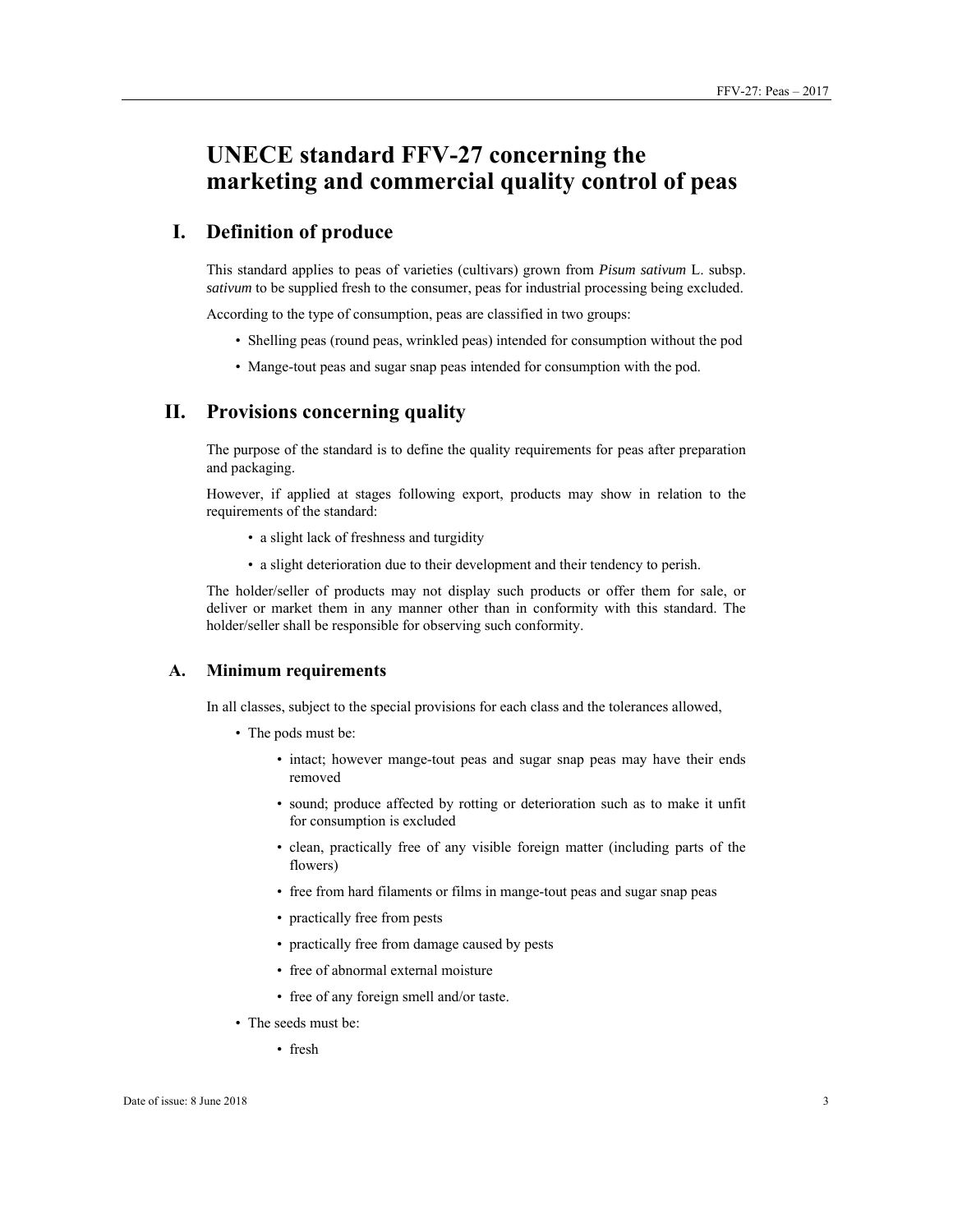- sound; produce affected by rotting or deterioration such as to make it unfit for consumption is excluded
- normally developed in shelling peas
- practically free from pests
- practically free from damage caused by pests
- free of any foreign smell and/or taste.

The development and condition of the peas must be such as to enable them:

- to withstand transportation and handling
- to arrive in satisfactory condition at the place of destination.

### **B. Classification**

Peas are classified in two classes, as defined below:

#### **(i) Class I**

Peas in this class must be of good quality. They must be characteristic of the variety and/or commercial type.

The pods must be:

- fresh and turgid
- free from damage caused by hail
- free from damage caused by heating.

For shelling peas:

- the pods must be:
	- with peduncles attached
	- well filled, containing at least 5 seeds.
- the seeds must be:
	- well-formed
	- tender
	- succulent and sufficiently firm, i.e., when squeezed between two fingers they should become flat without disintegrating
	- at least half the full-grown size but not full-grown
	- non-farinaceous
	- undamaged, with no cracks in the skin.

The following slight defects of the pod, however, may be allowed, provided these do not affect the general appearance of the produce, the quality, the keeping quality and presentation in the package:

- slight skin defects, injuries and bruises
- a slight defect in shape
- slight defects in colouring.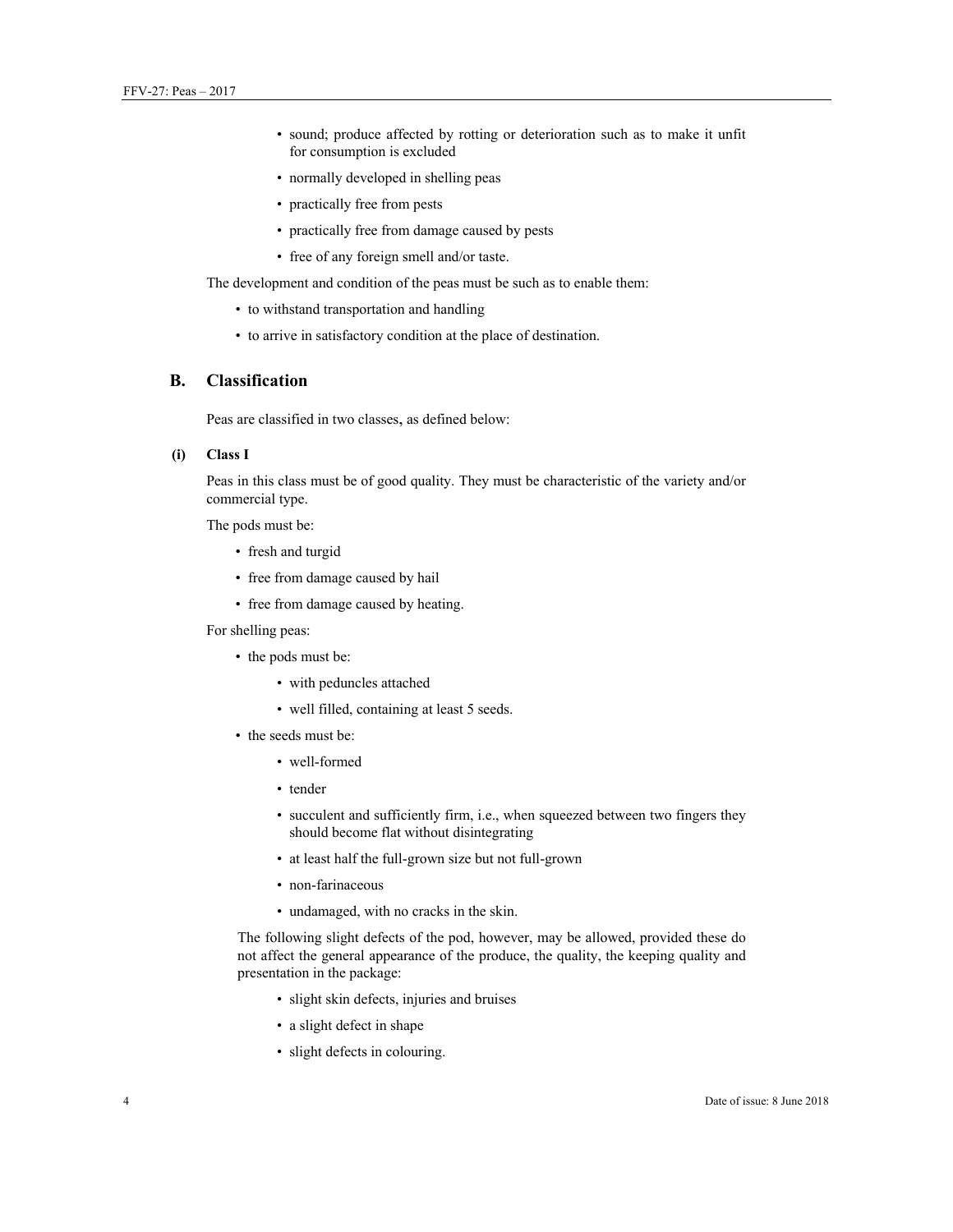For mange-tout peas and sugar snap peas:

• the seeds if present must be small and underdeveloped.

The following very slight defects of the pod, however, may be allowed, provided these do not affect the general appearance of the produce, the quality, the keeping quality and presentation in the package:

- a very slight defect in shape
- very slight defects in colouring
- very slight skin defects, injuries and bruises.

#### **(iii) Class II**

This class includes peas that do not qualify for inclusion in Class I but satisfy the minimum requirements specified above.

For shelling peas:

- the pods must contain at least three seeds
- peas may be more developed than those in Class I, but over-mature peas are excluded.

The following defects may be allowed provided the peas retain their essential characteristics as regards the quality, the keeping quality and presentation:

- defects of the pods:
	- skin defects, injuries and bruises, provided these are not progressive and there is no risk of the seeds being affected
	- some loss of freshness, excluding wilted pods.
- defects of the seeds:
	- a slight defect in shape
	- a slight defect in colouring
	- slightly harder
	- slightly damaged.

For mange-tout peas and sugar snap peas:

• the seeds, if present, may be slightly more developed than in Class I.

The following slight defects may be allowed provided the peas retain their essential characteristics as regards the quality, the keeping quality and presentation:

- slight defects in shape, including those due to seed formation
- slight defects in colouring
- slight skin defects, injuries and bruises
- some loss of freshness excluding wilted pods.

# **III. Provisions concerning sizing**

There is no sizing requirement for peas.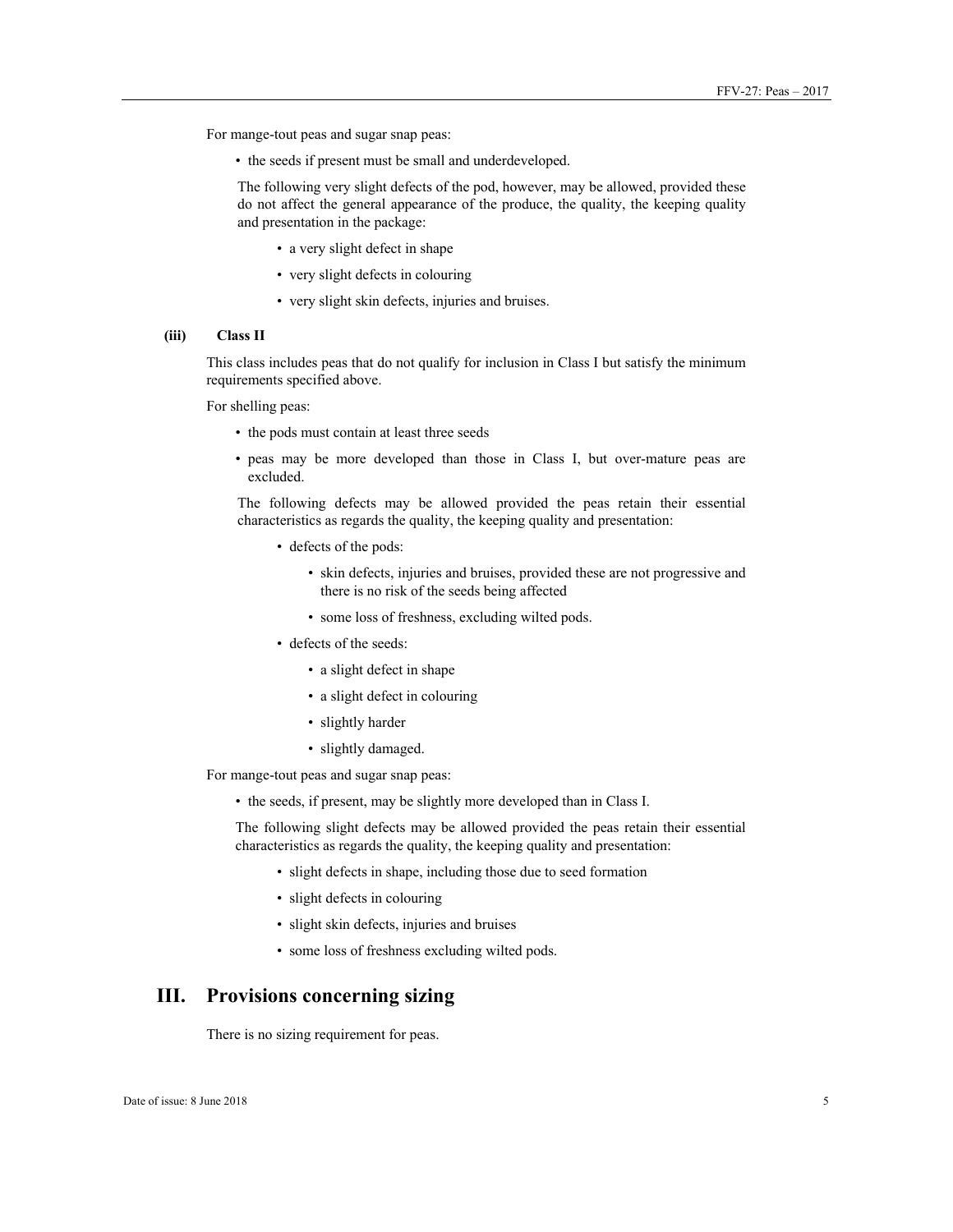# **IV. Provisions concerning tolerances**

#### **A. Quality tolerances**

At all marketing stages, tolerances in respect of quality shall be allowed in each lot for produce not satisfying the requirements of the class indicated.

#### **(i) Class I**

A total tolerance of 10 per cent, by number or weight, of peas not satisfying the requirements of the class, but meeting those of Class II is allowed. Within this tolerance not more than 1 per cent in total may consist of produce satisfying neither the requirements of Class II quality nor the minimum requirements, or of produce affected by decay.

#### **(ii) Class II**

A total tolerance of 10 per cent, by number or weight, of peas satisfying neither the requirements of the class nor the minimum requirements is allowed. Within this tolerance not more than 2 per cent in total may consist of produce affected by decay.

# **V. Provisions concerning presentation**

#### **A. Uniformity**

The contents of each package must be uniform and contain only peas of the same origin, variety or commercial type and quality.

The visible part of the contents of the package must be representative of the entire contents.

## **B. Packaging**

Peas must be packed in such a way as to protect the produce properly.

The materials used inside the package must be clean and of a quality such as to avoid causing any external or internal damage to the produce. The use of materials, particularly of paper or stamps bearing trade specifications, is allowed, provided the printing or labelling has been done with non-toxic ink or glue.

Packages must be free of all foreign matter.

# **VI. Provisions concerning marking**

Each package<sup>1</sup> must bear the following particulars in letters grouped on the same side, legibly and indelibly marked, and visible from the outside:

 $\overline{a}$ 

<sup>&</sup>lt;sup>1</sup> These marking provisions do not apply to sales packages presented in packages. However, they do apply to sales packages (pre-packages) presented individually.